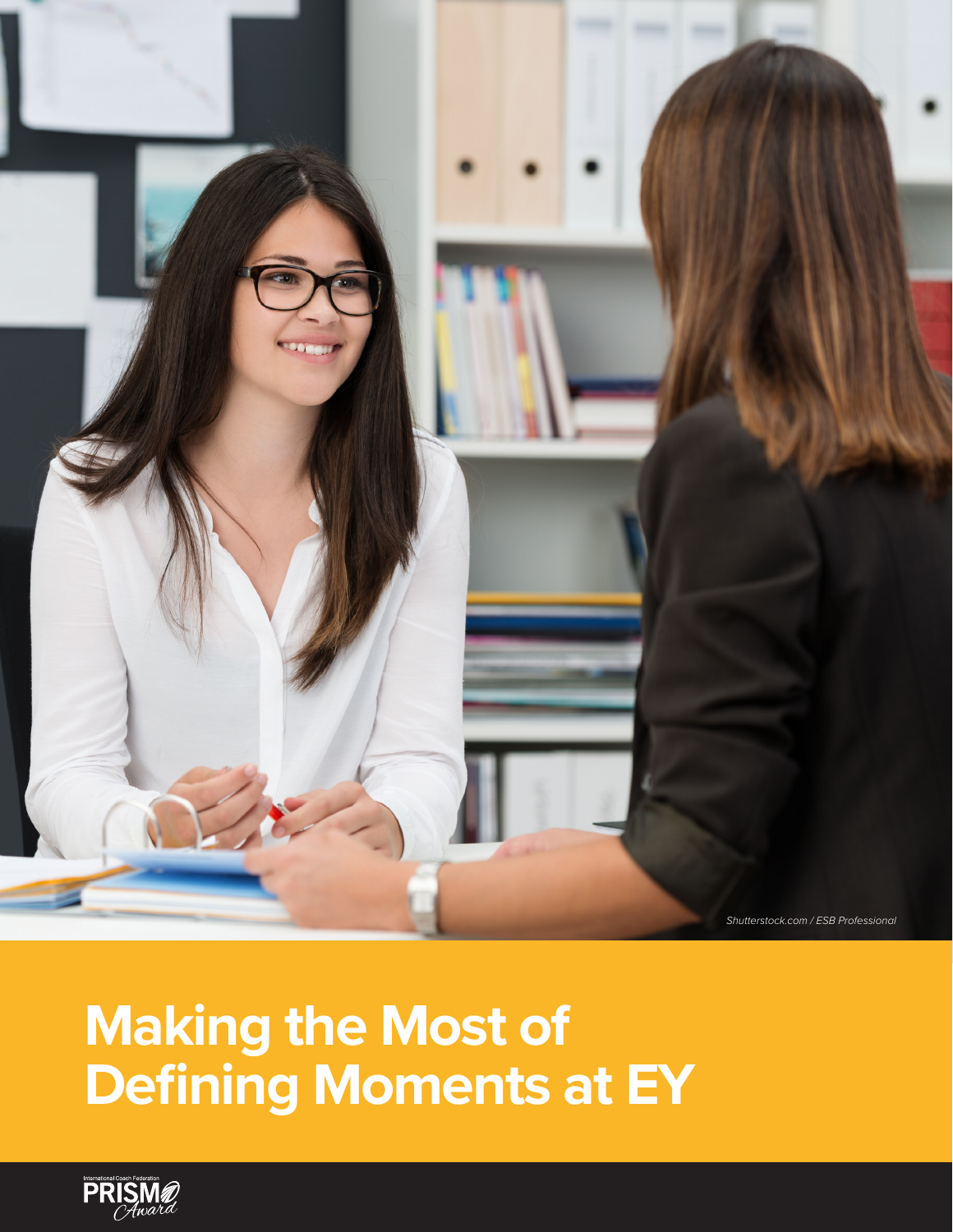A defining moment, such as a promotion to a leadership role, an overseas assignment or the birth of a child, is an opportunity to discover your unique strengths and an invitation to unlock your full potential. However, you shouldn't have to do this on your own.

This is a core belief that informs the approach to talent development at EY (formerly Ernst and Young), one of the largest professional services organizations in the world and one of the "Big Four." With the vision of developing better leaders, faster, EY has invested in building a robust coaching culture across its global enterprise. From its initial roots as a key pillar of the organization's career development framework to a global investment in established and emerging leaders, coaching at EY is now recognized as the key talent differentiator internally and within the marketplace.

In recognition of EY's global coaching offering, the International Coach Federation (ICF) recognized the organization with an honorable mention for the 2017 ICF International Prism Award. The Prism Award program honors organizations that have achieved the highest standard of excellence in coaching programs that yield discernible and measurable positive impacts, fulfill rigorous professional standards, address key strategic goals, and shape organizational culture. (Learn more at **[Coachfederation.org/prism](http://Coachfederation.org/prism)**.)

## **A Game-changing Approach**

Coaching at EY is delivered formally and integrated informally as a key part of the culture. Formal coaching is designed to give leaders the clarity they need when they need it most. By making coaching part of the fabric of the organization, leaders are supported during defining moments to make their leadership experience exceptional and accelerate their impact and capabilities.

One defining moment that EY has invested coaching resources in is new parenthood. As of September 2016, more than 700 EY employees (25 percent of whom were men) had taken advantage of coaching for new parents. Gerald Whelan, an EY tax partner who took advantage of the opportunity as he prepared to become a first-time father to twins, told *The Wall Street Journal* that partnering with an internal coach practitioner helped prepare him for working parenthood by exploring topics including how to communicate about his impending parental leave in a way that would set the tone for his team (i.e., making it clear that he was taking paternity leave instead of vacation).

For individuals stepping into new roles, such as newly promoted partners, coaching is a powerful driver for talent development and retention. In a recent survey of leaders who received transition coaching, the following engagement indicators were a direct result of the coaching engagement: 96 percent understood what drives them, 89 percent were clearer about their role and responsibilities, 80 percent more confidently navigated their environment, 83 percent identified and built the relationships that matter to their success, 80 found their footing faster, and 88 percent felt stronger as a leader.

Additional findings from qualitative and quantitative surveys of newly promoted leaders saw than 89 percent improved their leadership brand and 94 percent would recommend coaching. The data indicated these leaders developed new habits around time management, are more self-reflective and engaged, clarified role expectations, converted goals to actions, worked through challenges, developed self-awareness, improved listening and communication skills, and created strategies for managing stress. Lastly, these leaders said others experienced them as having an elevated level of executive presence due to being calmer and clear.

"The people that are experiencing coaching across our organization are calling it 'game-changing,'" says Janice Smith, PCC, global director of EY's Leadership and Team Coaching Practice. "Whatever we invest in, we know that if we back it with coaching, we're going to get a greater return on that investment."

#### **Building Better Teams**

One area where EY has invested significant coaching resources is the development of the highest-performing teams (HPT). "HPT is leadership and team coaching work that accelerates the success of our key working unit, the account team," explains nominating coach Tricia Christian, ACC. Based on the teaming methodology of Patrick Lencioni, EY has a high-touch model that incorporates coaching, consulting and facilitation. The HPT practitioner logs 50–60 hours with the leader and team as they gain awareness of their current teaming behaviors and begin